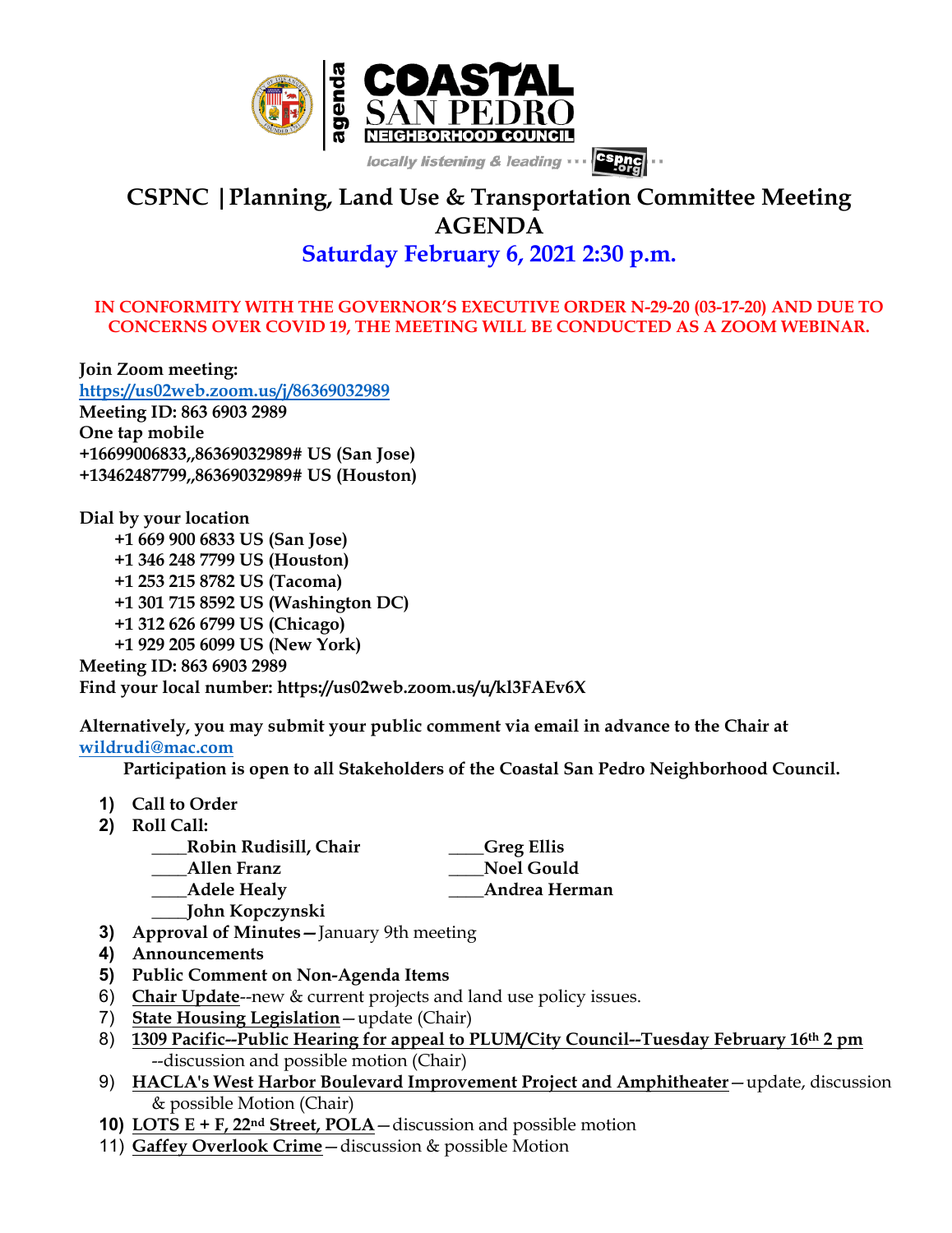- 12) **ADU "crash course"**—briefing discussion (Greg Ellis)
- 13) **Draft Mello Act Ordinance**—discussion & possible Motion (Chair) **CPC hearing** Thursday February 25, 2021 starting at 8:30am Staff Report: https://planning.lacity.org/odocument/8095a23e-de61-48fd-9952-

d728ae0e1176/Mello\_Act\_Ordinance\_CPC\_Staff\_Report.pdf

Revised Ordinance: https://planning.lacity.org/odocument/5acf5c08-1656-41d5-862f-8805bf03649c/Mello\_Act\_Ordinance\_(Revised).pdf

- 14) **2105 Paseo del Mar**—transferred to Coastline & Parks
- 15) **3702 South Parker; 945 West 37th Street**—no response from planner--discussion & possible Motion (Chair)
- 16) **557 Shepard**—update, discussion & possible Motion (Noel Gould)

# **#17 – 26 PROJECTS BEING MONITORED**

- 17) **2111 Pacific**--discussion and possible Motion (Chair)
- 18) **2505 Patton**—discussion & possible Motion (Chair)
- 19) **676 W. 38th Street**—monitor as not a duplex as owner is claiming
- 20) **2275 W. 25th Street/remodel of Golf Clubhouse**—discussion & possible Motion (Noel Gould)
- 21) **3011 Carolina**—discussion & possible Motion (Noel Gould)
- 22) **Point Fermin Lighthouse Historic Cultural Monument application**—discussion & possible Motion (Noel Gould)
- 23) **1482 Hamilton**—discussion & possible Motion (Andrea Herman)
- 24) **1486 Hamilton**—discussion & possible Motion (Andrea Herman)
- 25) **1221 W. 27th St**—discussion & possible Motion (Noel Gould)
- 26) **New power poles on Parker St.—**discussion & possible Motion (Chair)
- 27) **SB 330**—discussion and possible Motion (Chair)

Text of the State law:

https://leginfo.legislature.ca.gov/faces/billTextClient.xhtml?bill\_id=201920200SB330

Council File for Housing Crisis Act of 2019 (SB 330):

https://cityclerk.lacity.org/lacityclerkconnect/index.cfm?fa=ccfi.viewrecord&cfnumber=20- 0047

Original City Council Motion January 14, 2020:

https://clkrep.lacity.org/onlinedocs/2020/20-0047\_mot\_01-14-2020.pdf

Planning Dept Report on Implementation:

https://clkrep.lacity.org/onlinedocs/2020/20-0047\_rpt\_PLAN\_02-13-2020.pdf

PowerPoint presentation on same:

https://clkrep.lacity.org/onlinedocs/2020/20-0047\_misc\_02-18-20.pdf

Report from Planning September 9, 2020

https://clkrep.lacity.org/onlinedocs/2020/20-0047\_rpt\_plum\_hsg\_9-9-20.pdf

One opinion, from a respected source:

https://embarcaderoinstitute.com/portfolio-items/senate-bill-330-complicates-developmentbut-does-not-solve-housing-challenges/

- 28) **Joint Northwest, Central, & Coastal San Pedro NC's Planning & Land Use Committee--**Update
- **29) Public Comment on Non-Agenda Items**
- 30) **Adjournment**